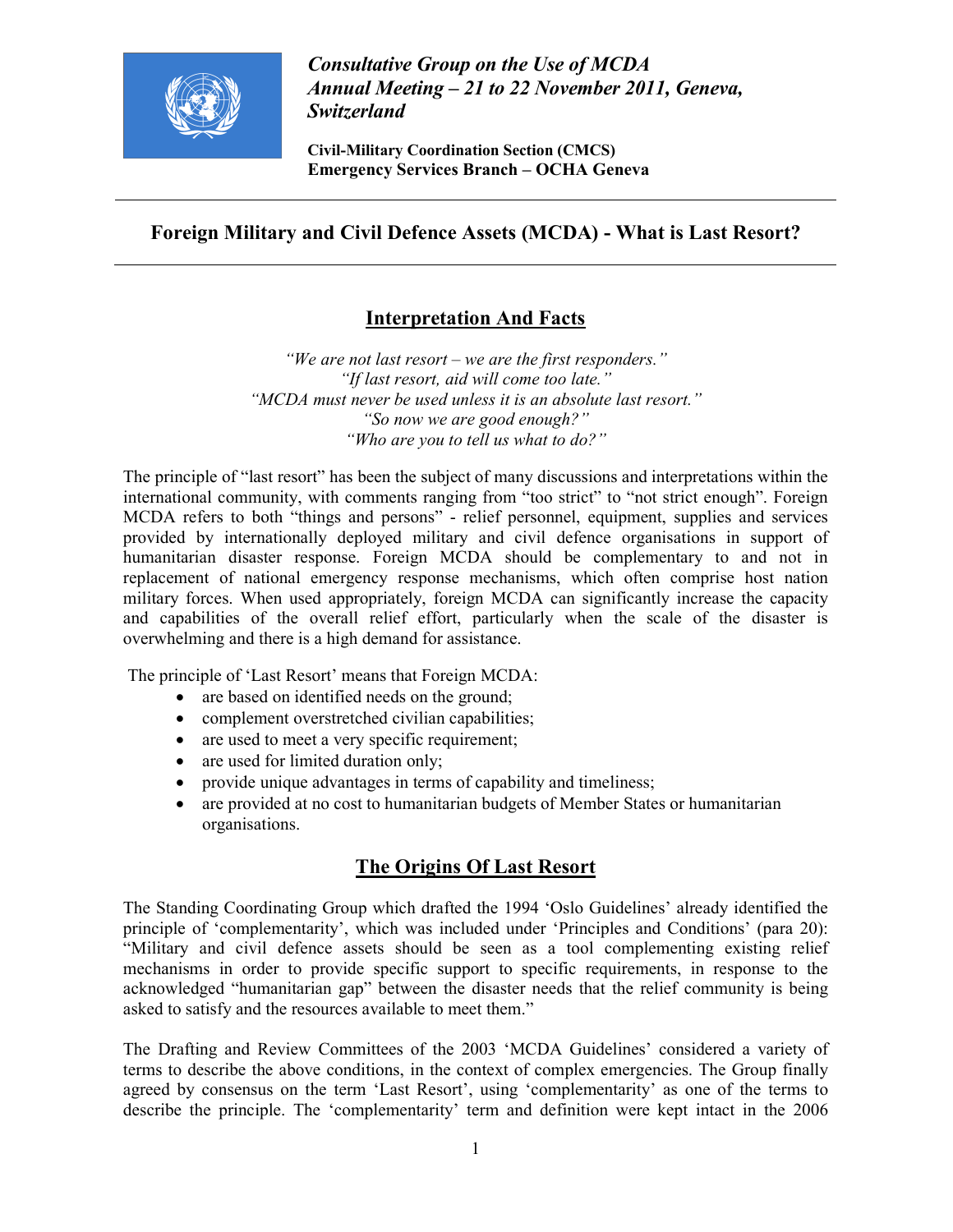updated Oslo Guidelines (para 24). This explanatory language also remains in the 'Last Resort' definition (para 5) of the 2007 revision:

"Military and civil defence assets should be seen as a tool complementing existing relief mechanisms in order to provide specific support to specific requirements, in response to the acknowledged «humanitarian gap» between the disaster needs that the relief community is being asked to satisfy and the resources available to meet them. Therefore, foreign military and civil defence assets should be requested only where there is no comparable civilian alternative and only the use of military or civil defence assets can meet a critical humanitarian need. The military or civil defence asset must therefore be unique in capability and availability. (….)"

# There Is General Agreement That…

In any humanitarian operation, priority should always be given to the use of civilian assets in responding to needs, but it is also necessary to plan for the possibility that foreign military and civil defence assets may be requested, as a last resort, by the humanitarian community.

The humanitarian imperative  $-$  to save lives and alleviate suffering  $-$  dictates that all necessary resources be used when required. The principles of neutrality and impartiality dictate that humanitarian operations are to avoid being perceived as political activities and should remain civilian in character. The Oslo and MCDA Guidelines seek to balance these principles by reverting to the use of MCDA as a 'last resort' and limiting their use to a clear supporting role, with a focus on infrastructure support and indirect, rather than direct, assistance.

Any foreign military assets, whether or not provided by parties to an on-going military operation could be perceived as associated with the military operation. In order to preserve the neutrality, impartiality and independence of humanitarian action, all civilian alternatives must be fully explored and exhausted before using foreign MCDA to support humanitarian operations.

When foreign MCDA are used to fill specific capability gaps in a humanitarian operation, this should be done in response to a specific request from the humanitarian community or an affected state, after having identified such a requirement. In some crises where the urgency with which humanitarian organisations must act to assist people in acute distress and prevent further deterioration of the situation, there may exist capability gaps that cannot be filled using civilian assets. As humanitarian actors are assessing and responding to an emergency, they also work to identify capability gaps, some of which could be filled by the utilisation of foreign MCDA.

## Preparedness Measures

The 'MCDA Working Group on Logistics', established by the Consultative Group on the Use of MCDA, has developed a 'gap-fit analysis' preparedness tool for natural disaster settings, which highlights functions and tasks where the humanitarian community is most likely to have logistical gaps and where the use of MCDA may be appropriate. As part of the response mechanism, this gapfit analysis will help focus on a needs-based, pull/demand-driven approach, facilitate joint technical planning, preparedness and understanding, and help to better inform the international community when deploying support to humanitarian emergency operations.

The 'MCDA Working Group on Logistics' is also looking at developing practical / technical 'protocols' or 'standard operating procedures' on request procedures, technical civil-military coordination, and joint planning for transition from the use of MCDA back to humanitarian civilian assets.